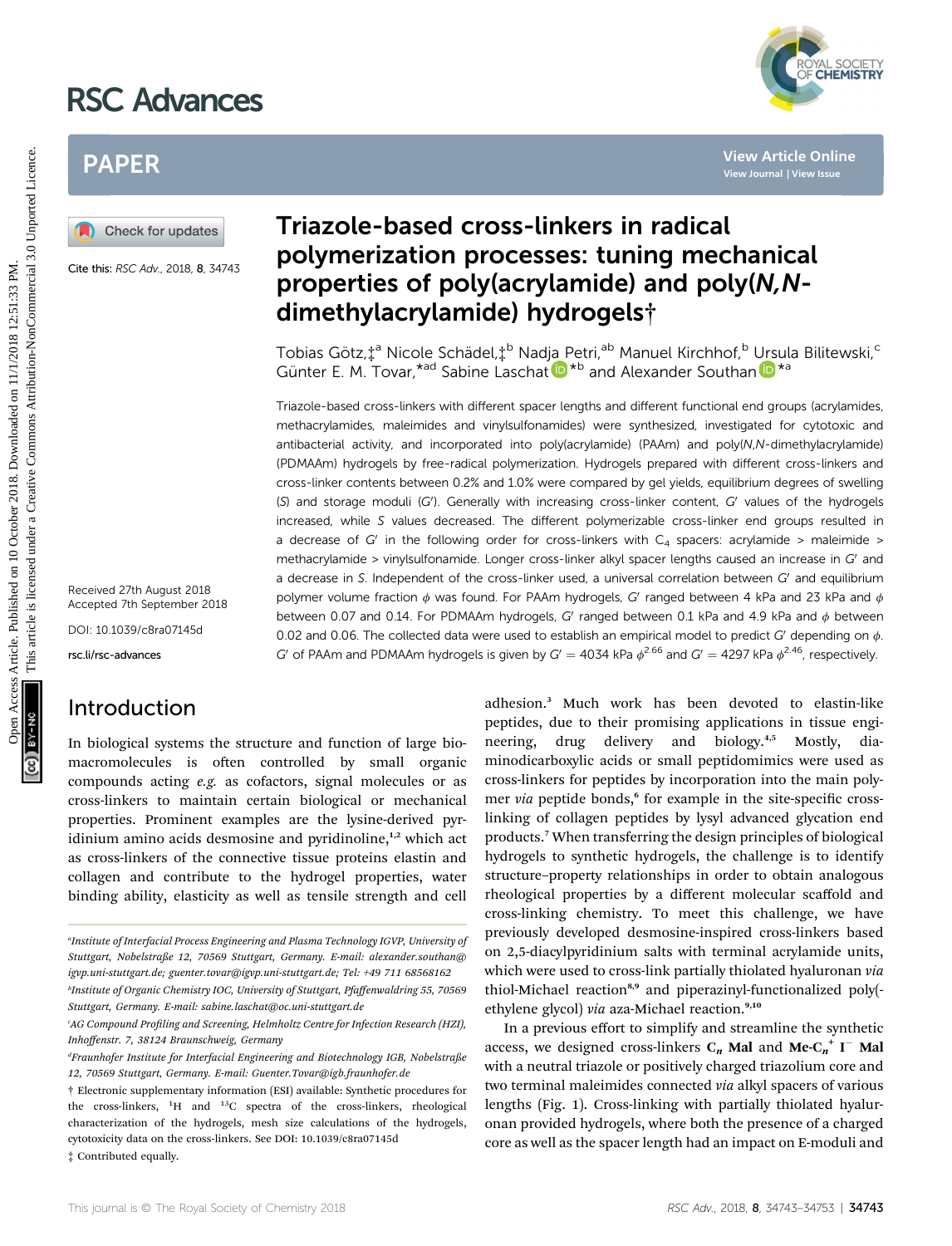

Fig. 1 Maleimide-functional cross-linkers  $C_n$  Mal and Me- $C_n^+$  I<sup>-</sup> Mal used in a previous study.

equilibrium degrees of swelling.<sup>11,12</sup> While these hydrogels were obtained by Michael additions, the question occurred to us whether such triazole derivatives would be suitable for the cross-linking of acrylamides via radical polymerization.

Poly(acrylamide) (PAAm) hydrogels are one of the most commonly used polymer networks. Nowadays, PAAm hydrogels are the standard materials for gel electrophoresis<sup>13,14</sup> and have been used in semi-interpenetrating networks (IPN)<sup>15</sup> as well as in double network hydrogels.<sup>16</sup> Further future uses include sensing<sup>17</sup> and actuation.<sup>18</sup> Additionally, PAAm hydrogels find use in biological applications to study cell adhesion and response depending on hydrogel stiffness and network structure.19,20 Despite the numerous applications of PAAm hydrogels, a disadvantage of PAAm and its monomer acrylamide (AAm) is low solubility in many solvents other than water, preventing the homogeneous integration of hydrophobic building blocks.<sup>21</sup> Therefore, other representatives of acrylic based monomers and polymers like N,N-dimethylacrylamide (DMAAm) and poly(N,Ndimethylacrylamide) (PDMAAm) respectively have been used for hydrogel formulations with additional solvents such as DMSO or without any water in the formulations.<sup>22</sup> Due to the presence of hydrogen bonding and hydrophobic interactions in PDMAAm hydrogels,<sup>23</sup> these polymer networks have been used in the preparation of hybrid hydrogels by addition of clay, $24$ silica<sup>25</sup> or hydrophobic domains.<sup>26</sup> **EXAMPRES**<br>
OPEN ACCESS ARTICLE TO  $\sim$  **ACCESS ARTICLE IS ARTICLE IS ARTICLE IS ARTICLE TO THE CHAPTER COMMON COMMON COMMON COMMON COMMON COMMON COMMON COMMON COMMON COMMON COMMON COMMON COMMON COMMON COMMON COMMON COMMO** 

Generally, PAAm and PDMAAm hydrogels can be obtained by the free-radical polymerization of acrylamide or N,N-dimethylacrylamide in the presence of cross-linkers to generate a three-dimensional network structure.<sup>27,28</sup> Several studies have investigated the influence of the monomer and cross-linker concentration on the properties of hydrogels generated by free-radical polymerization.<sup>19,29</sup> Systematic investigations of structure–property relationships regarding cross-linkers are less common and these studies often suffer from limited comparability, as they try to correlate cross-linkers with either completely different polarities, e.g. divinylbenzene (DVB) and poly(ethylene glycol)diacrylate (PEGDA),<sup>30</sup> or large differences in the cross-linker size,<sup>31</sup> different number of functionalities such as bis-, tris- or tetrakis(acrylate) cross-linkers<sup>32</sup> or different reactive groups such as acrylamides and methacrylates.<sup>33,34</sup> Those mismatched comparisons are due to limited commercial

availability of cross-linkers. Therefore, new cross-linkers have been synthesized to expand the possibilities of applications and to customize cross-linkers for special monomer and hydrogel requirements.<sup>35</sup> Other cross-linkers have been designed to contain thermo-labile,<sup>36</sup> acid-labile,<sup>37</sup> base-labile<sup>38</sup> or photocleavable<sup>39</sup> groups to allow for degradation of the polymer network or to contain additional functionalities<sup>40</sup> such as carboxylic acid groups for pH-responsive behavior due to protonation and deprotonation.

In the current manuscript a systematic study on the in fluence of the cross-linker structure on hydrogel properties is presented (Scheme 1). We synthesized and investigated cross-linkers containing four different polymerizable groups (maleimide, acrylamide, methacrylamide and vinylsulfonamide) tethered to a central triazole or triazolium core with hydrophobic alkyl spacers of different lengths. With respect to future applications the cytotoxicity and antimicrobial activity of the cross-linkers was evaluated. This dedicated compound library was used to cross-link acrylamide (AAm) and N,N-dimethylacrylamide (DMAAm) by free-radical polymerization and the material properties of the resulting hydrogels were examined.

## Results and discussion

### Chemical synthesis

For this systematic study on the influence of the cross-linker structure on PAAm and PDMAAm hydrogels, a library of crosslinkers with different spacer lengths and various end groups was synthesized (Scheme 2). They all contain a neutral triazole or a positively charged triazolium core, which is connected via



Scheme 1 Outline of this study: monomers acrylamide (AAm) and N,N-dimethylacrylamide (DMAAm) were cross-linked to hydrogels with cross-linkers carrying different functional groups and spacer lengths and the hydrogel properties were assessed.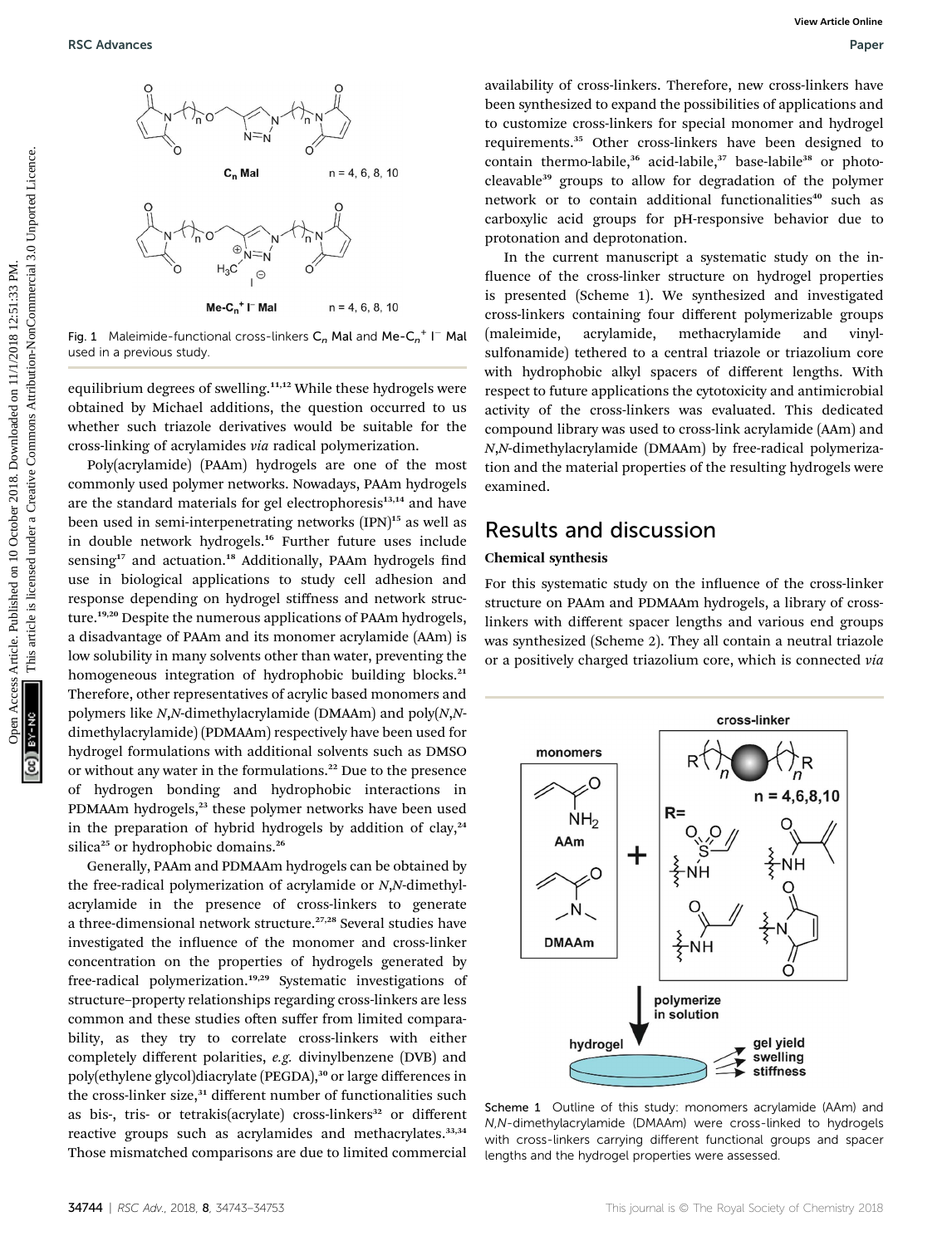

Scheme 2 Synthesis of triazole- and triazolium-based cross-linkers with terminal acrylamides, methacrylamides and vinylsulfonamides.

alkyl spacers of different lengths  $((CH_2)_n)$  with  $n = 4, 6, 8$  and 10) to various reactive units. As terminal groups, different Michael acceptors such as acrylamides, methacrylamides and vinylsulfonamides were employed to vary the reactivity in the thio-Michael addition<sup>41</sup> or the copolymerisation parameters in radical reactions.42,43 All cross-linkers were synthesized from the previously reported diamines  $C_n$  NH<sub>2</sub>,<sup>11</sup> which are accessible from the alkynes  $1-C_n$  and azides  $2-C_n$  in two steps (Scheme 2). The maleimide cross-linker  $C_4$  Mal was synthesized following the previously published procedure.<sup>11</sup> The acrylamide and methacrylamide cross-linkers  $C_n$  AAm and  $C_n$  MeAAm were obtained by reaction of the diamines  $C_n$  NH<sub>2</sub> with acryloyl chloride or methacryloyl chloride and  $NEt<sub>3</sub>$  as base in 30-50% and 31-72% yield, respectively.<sup>44</sup> The vinylsulfonamide crosslinkers  $C_n$  VSAm were synthesized from the diamines  $C_n$  NH<sub>2</sub> with 2-chloroethane sulfonyl chloride in 18-50% yield.<sup>45</sup> The positively charged triazolium cross-linkers  $\mathbf{Me}{\cdot}\mathbf{C_n}^{+}\mathbf{I}^{-}$  AAm,  $\mathbf{Me}{\cdot}$  $C_n^+$  I<sup>-</sup> MeAAm and Me- $C_n^+$  I<sup>-</sup> VSAm were obtained by

methylation with methyl iodide in acetonitrile at 30 $°C$ .<sup>11</sup> Detailed descriptions of the synthetic procedure together with characterization data can be found in the ESI.†

### Biological studies of cross-linkers

PAAm and PDAAm hydrogels were extensively used in biomedical applications due to their low cytotoxicity and high biocompatibility.46,47 Thus, we surmised that unreacted crosslinkers carrying free Michael acceptor units entrapped in the hydrogel network are the most relevant species regarding any undesired biological activities such as cytotoxicity. Therefore, mouse fibroblast cells L929 were incubated for 3 days and cell viability was evaluated using the Alamar Blue assay with the test compounds at a final concentration of 50  $\mu$ M.<sup>48,49</sup> Both crosslinkers carrying a neutral triazole core and a cationic triazolium core were investigated (for details see ESI†). The results revealed that cross-linkers with terminal acrylamide or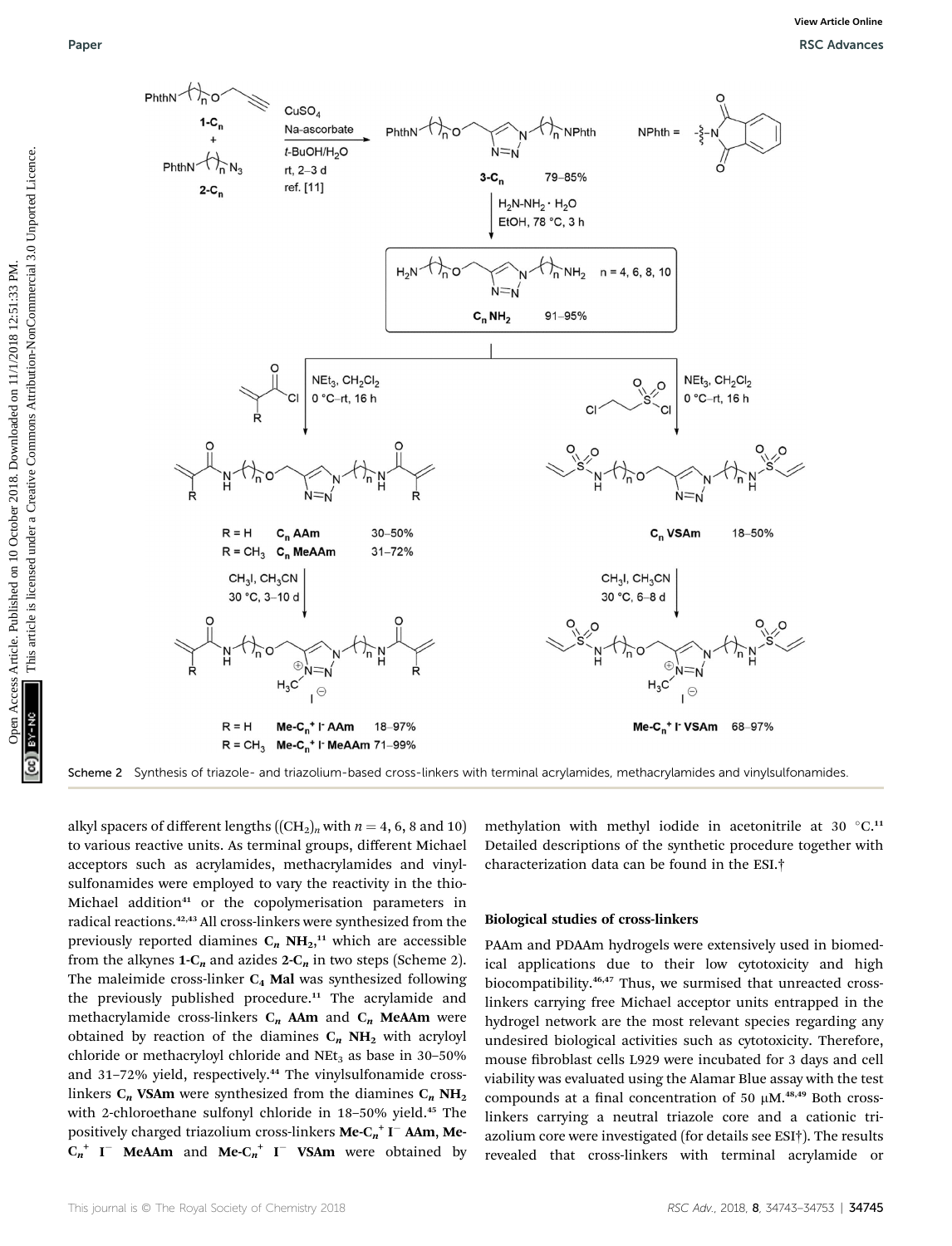methacrylamide groups were mostly non-cytotoxic, i.e. they showed high cell viabilities irrespective of the spacer length or charge of the cross-linker. Only charged  $C_{10}$  derivatives showed some cytotoxicity (IC<sub>50</sub> = 15.1  $\pm$  0.3 µM for **Me-C<sub>10</sub><sup>+</sup> I<sup>-</sup> AAm** and  $IC_{50} = 20.4 \pm 0.5 \mu M$  for **Me-C<sub>10</sub><sup>+</sup> I MeAAm**). The maleimides and vinylsulfonamides were cytotoxic, in particular the neutral maleimides showed cytotoxicity in the  $\mu$ M range (IC<sub>50</sub> = 6-8  $\mu$ M  $C_4-C_8$  Mal). The vinylsulfonamides showed an increasing influence on cell viability with increasing chain lengths. For example, the vinylsulfonamide  $C_4$  VSAm only slightly reduced the cell viability to 87.8%, whereas the analogous cross-linker with  $C_{10}$  spacer  $C_{10}$  VSAm drastically reduced it to 0.9%. Introduction of a positive charge on the cross-linker core did not significantly change the cytotoxicity of the cross-linkers, except for the vinylsulfonamides, where cell viability was higher for the triazolium cross-linkers **Me-C** $_6^+$  **I**  $^-$  **VSAm** (49.5%) and **Me-C** $_8^+$  **I**  $^-$ VSAm (37.0%) than for their neutral counterparts  $C_6$  VSAm  $(21.1\%)$  and  $C_8$  VSAm  $(1.2\%)$ . Overall, the cytotoxic activity increased with the chain length and was dependent on the reactivity of the terminal unit. Presumably, the observed increased cytotoxicity of cross-linkers carrying maleimides is due to their well-known high propensity to undergo Michael addition reactions with proteins, which is used in protein immobilization.<sup>50</sup> BSC Advances Computer Computer Computer Computer Computer Computer Computer Computer Computer Computer Computer Computer Computer Computer Computer Computer Computer Computer Computer Commons Commons Commons Commons Commo

Antimicrobial activities were evaluated by monitoring growth of the Gram positive bacterium Staphylococcus aureus, and the Gram negative bacteria Escherichia coli K12 and its deletion mutant *Escherichia coli*  $\Delta TolC$  in liquid culture *via* the turbidity of the bacterial suspension (optical density at 600 nm) after 24 h incubation of the bacteria with the cross-linkers. The  $\Delta \text{TolC}$ deletion mutant indicates whether the inactivity of a compound on E. coli K12 is due to the efficient compound export from the cell, as TolC is part of an efflux pump system and forms a channel through the outer membrane. The results are summarized in the ESI.† Most compounds did not inhibit growth of the wild-type strain E. coli K12, whereas growth of the deletion mutant E. coli  $\Delta$ TolC and of *S. aureus* was inhibited particularly by charged triazolium cross-linkers with  $C_{10}$  spacers. For the E. coli  $\Delta TolC$ mutant this effect was almost independent on the functional group (IC<sub>50</sub> – values from 4.7  $\mu$ M to 13.7  $\mu$ M for the  $\Delta$ TolC mutant), whereas growth of S. aureus was mainly inhibited by the vinylsulfonamide (IC<sub>50</sub> = 8.3 µM for **Me-C<sub>10</sub><sup>+</sup> I<sup>-</sup> VSAm** compared to  $IC_{50} = 21.5 \mu M$  for **Me-C<sub>10</sub><sup>+</sup> I<sup>-</sup> MeAm**).

Summarizing, the relatively low cytotoxic and antimicrobial activities of the cross-linkers should allow their use in hydrogel formulations also for biomedical applications as the other components in the formulations, i.e. AAm and PDAAm in this study, are known to result in non-toxic materials.

#### Hydrogel preparation and characterization

The cross-linkers available for hydrogel preparation in this study differed in their polymerizable groups (acrylamide, methacrylamide, vinylsulfonamide, maleimide), in their spacer lengths ( $n = 4$ , 6, 8 or 10) as well as in the charge of the central heterocycle core unit (triazole or triazolium). In order to study hydrogel formation depending on the cross-linker structure, the

cross-linkers should be copolymerized with suitable acrylic monomers via free-radical polymerization under homogenous conditions. However, cross-linkers with the longer spacer lengths  $(C_6, C_8$  and  $C_{10}$ ) were almost insoluble in water. Therefore, an ethanol-water mixture was employed. Because both DMAAm and PDMAAm proved to be soluble in this mixture, DMAAm was chosen as a monomer for comparing the different cross-linker spacer lengths. For comparing the reactivities of the different polymerizable groups, only the  $C_4$  crosslinkers were used which all showed sufficient water solubility. Therefore, cross-linkers with the different polymerizable groups were copolymerized with AAm in water. In all cases,  $N,\!N'$ methylenebisacrylamide (MBA) was used as reference crosslinker. The cross-linker amount in the precursor solution was adjusted to 0.2%, 0.5%, 0.7% or 1.0% molar ratio of cross-linker  $(X)$  as part of a 15 wt% monomer content in the formulation to assess a possible tailoring of the hydrogel properties. Hydrogel formation was investigated by measuring the equilibrium degree of swelling  $(S)$ , the gel yield  $(Y)$ , and the storage moduli  $(G')$  of the swollen gels in the linear viscoelastic range.<sup>51</sup> From these macroscopic properties, the network structure on a molecular level was characterized by calculating the mesh size of each hydrogel.<sup>52</sup>

#### Effect of the cross-linker charge

Concerning the charge of the central heterocyclic core, both neutral  $C_n$  Mal as well as charged Me- $C_n^+$  I $^-$  Mal (Fig. 1) with values for  $n$  between 4 and 10 gave hydrogels by thiol-Michael reaction with thiolated hyaluronan in a previous study.<sup>11,12</sup> However, by free-radical cross-linking no hydrogels were obtained with the charged cross-linkers. This behaviour was observed independent of the polymerizable terminal groups and the spacer length of the cross-linkers for both AAm and DMAAm. This effect can be ascribed to the presence of the iodide counter ions present in the charged cross-linkers rather than to the charge. This assumption is supported by the evolution of a yellow colour of the formulations with the charged cross-linkers during hydrogel preparation attempts. In contact with amylose, the yellow colour turned into a deep blue, indicating the presence of iodine in the solution<sup>53</sup> (ESI†). Obviously, the iodide ions were oxidized to iodine by the radical initiator used,<sup>54</sup> thus inhibiting the radical polymerization and making the formation of a polymer network impossible. Due to the non-radical reaction mechanism, no similar effect was observed during network formation with the thiol-Michael reaction. It can be concluded that for the formation of hydrogels with the charged cross-linkers using free-radical polymerization, the iodide counter ion has to be replaced with a less reactive ion such as chloride, either by ion exchange after synthesis or by using a different electrophile in the reaction step introducing the charge. Therefore, in this study hydrogels could only be prepared with the neutral cross-linkers.

#### Effect of polymerizable group

To analyse the influence of the polymerizable group in the cross-linker, PAAm gels with all  $C_4$  cross-linkers and MBA as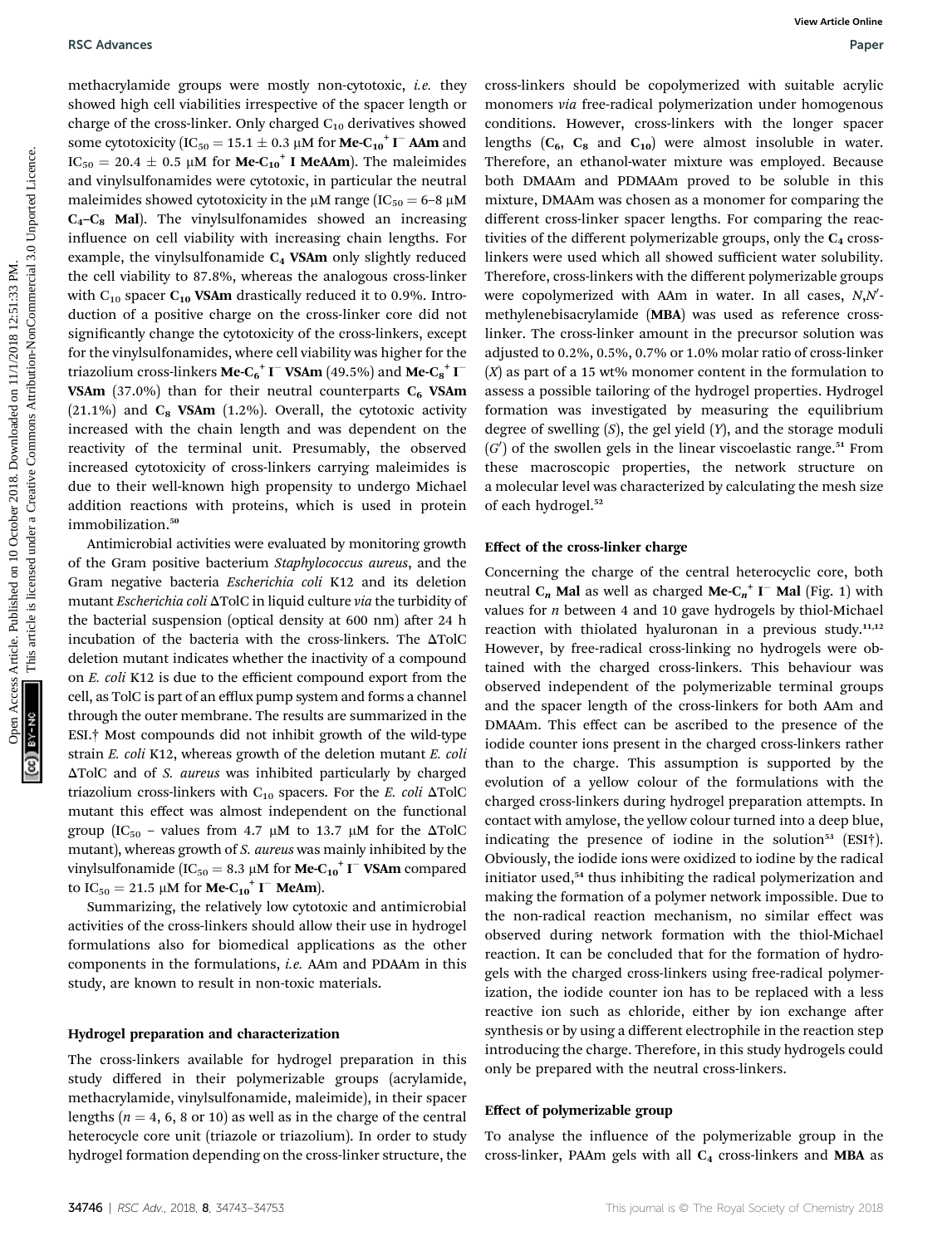a reference were prepared at different cross-linker concentrations. In all cases, hydrogel preparation was possible in aqueous solution in a homogenous reaction, evidenced by the change of the liquid precursor solutions to solids upon curing and an optically clear appearance without any noticeable opacity either in the freshly cured or the swollen state. Physical characterization data of the resulting hydrogels are shown in Fig. 2.

As a general trend for all cross-linkers,  $G'$  values increased with increasing cross-linker concentration whereas S values decreased. These observations are in accordance with the expectation that a higher cross-linker concentration in the precursor solutions should lead to a higher cross-link density in the hydrogels, as also described by numerous other literature reports.55,56 This is further supported by common models linking macroscopic hydrogel properties with the molecular level.<sup>57</sup> Therefore, it can be concluded that all cross-linkers were incorporated covalently into the hydrogel polymer networks. Thus, copolymerization of AAm with all cross-linkers can be considered as successful, as also shown by the high gel yields which are slightly above 100% but independent of the hydrogel

Fig. 2 Storage modulus  $G'$  (filled symbols), loss modulus  $G''$  (open symbols), equilibrium degree of swelling S and gel yield Y of prepared PAAm hydrogels with different ratios of  $C_4$  cross-linker (X). Standard deviation is given as error bars ( $n = 9$ ).

—●— MBA —■— C<sub>4</sub> AAm —▲— C<sub>4</sub> MeAAm —◆— C<sub>4</sub> VSAm —▼— C<sub>4</sub> Mal

 $0.5$ 

 $X[\%]$ 

 $0.7$ 

 $1.0$ 

composition. Since the gel yields were determined gravimetrically, the values above 100% probably resulted from remaining water in the hydrogels after drying because of the strong hydrogen bonding with the amide groups in the polymer network.<sup>58</sup>

Regarding the polymerizable groups, the order of achievable  $G'$  values of hydrogels was  $C_4$  AAm >  $C_4$  Mal > MBA >  $C_4$  MeAAm  $> C<sub>4</sub>$  VSAm at each cross-linker concentration. The corresponding loss moduli of the hydrogels stayed at a constant and very low level. Concerning the equilibrium degrees of swelling, the order was reversed as expected. Hydrogels with  $G'$  values between 4.0  $\pm$  0.4 kPa and 23.4  $\pm$  1.4 kPa as well as S values between 823  $\pm$  46% and 1646  $\pm$  45% could be prepared which was not possible using only commercially available MBA at the given total monomer concentration in the precursor solution. Thus, the different cross-linkers allow tailoring the hydrogel properties over a wider range than with standard cross-linkers alone. This finding is relevant in various possible applications of hydrogels, for example in tissue engineering, where cells react both to the rigidity as well as the water content of the hydrogel.19,20 Also the diffusion of small molecules through the hydrogel network is highly dependent on the hydrogel water content.<sup>59</sup> The possibility to tailor the water content over a broader range therefore has implications e.g. for tissue engineering (diffusion of cell nutrients) as well as for separation techniques like SDS-PAGE.<sup>14</sup> Paper<br>
Access Article 2018. The content of the composite income composite income composite income composite income composite income composite income composite income composite income composite income composite income compo

Interestingly, even the two cross-linkers containing acrylamide groups (MBA and  $C_4$  AAm) resulted in significantly different hydrogel properties, with the MBA containing hydrogels showing lower stiffness and higher swelling. The observations can be explained either by a more efficient copolymerization of the triazole-based cross-linker with AAm compared to MBA or by additional forces like hydrophobic interactions or hydrogen bonds between the cross-linker core and the PAAm backbone. Another explanation could be a reduced cyclization reaction of  $C_4$  AAm compared to MBA<sup>57</sup> or the longer chain length of  $C_4$  AAm.<sup>60</sup> In both cases a more effective formation of cross-links during gelation would be expected.

A similar reasoning can be used to explain the differences using the other cross-linkers. However, whereas bisacrylamides and bismethacrylamides are widely used as cross-linkers in hydrogel preparation via radical polymerization, $34$  the use of bismaleimides and bisvinylsulfonamides is less frequent. In a copolymerization study of AAm and sodium N-(4-sulfophenyl) maleimide by Hocking, an increase of the maleimide content resulted in lower yields and lower molecular weights of the resulting polymer.<sup>61</sup> Otherwise in a comparative study by Dušek, the gelation of polystyrene with  $p$ -maleimido benzoic anhydride as a cross-linker did not lead to different results compared to DVB, except for a higher gel point conversion.<sup>62</sup> In our study the maleimide cross-linker  $C_4$  Mal led to slightly higher storage modulus and smaller equilibrium degree of swelling compared to MBA.

The C4 VSAm gels showed the highest equilibrium degrees of swelling and lowest storage moduli. To our knowledge nothing is known about vinylsulfonamides as cross-linkers in radical



1600

1400

> > $0.2$

 $[%]$ 

 $\overline{6}$ 

 $Y[%]$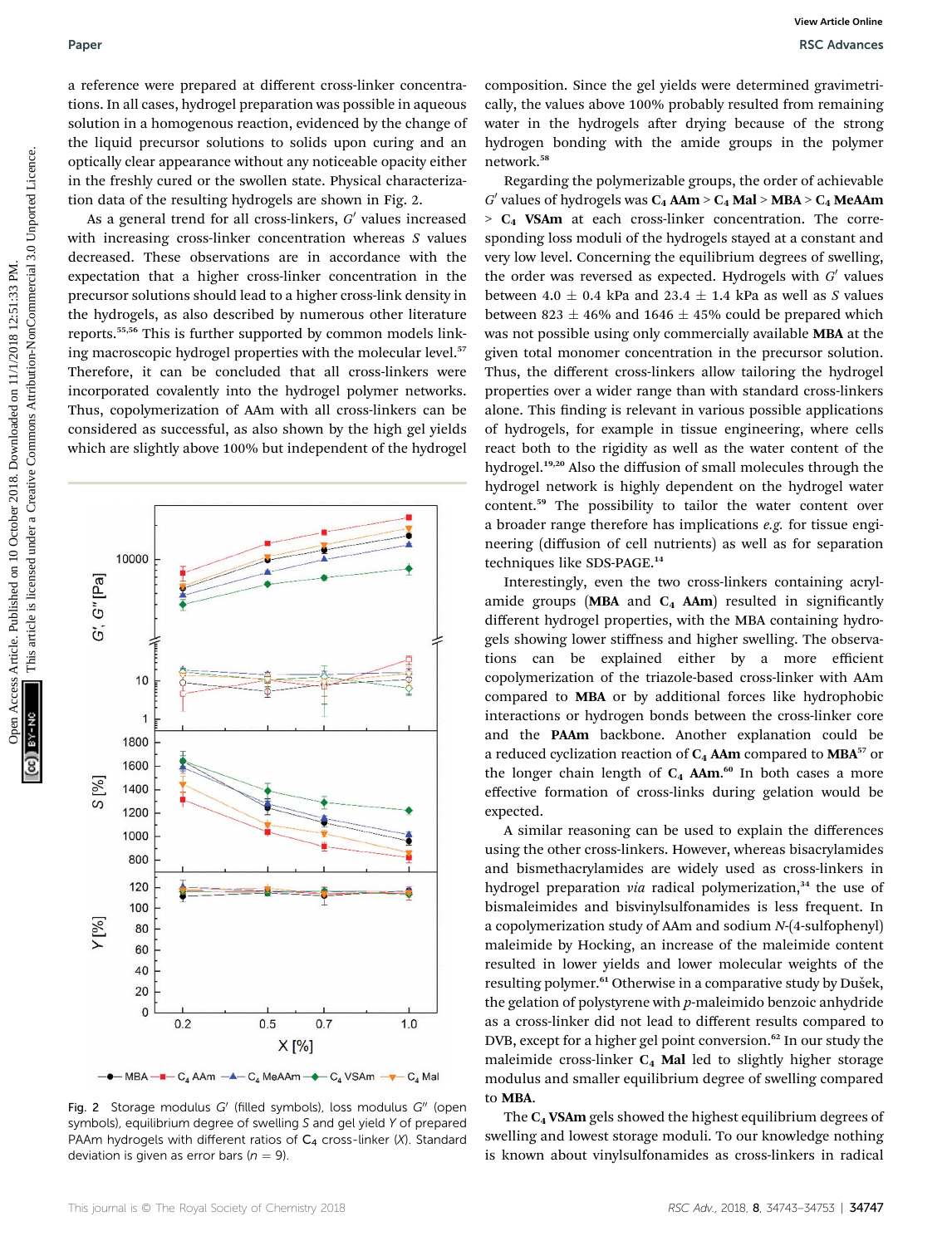#### RSC Advances **RSC Advances** Paper **RSC Advances** Paper **Paper Paper Paper Paper** Paper Paper Paper Paper Paper Paper Paper Paper Paper Paper Paper Paper Paper Paper Paper Paper Paper Paper Paper Paper Paper Paper Paper Pap

polymerization processes. The radical polymerization of Npropylvinylsulfonamide was conducted neat with a low yield of 18%.<sup>63</sup> Copolymerization of AAm was only done with sodium vinylsulfonate, but again showed lower polymer yields with increasing amount of vinylsulfonate.<sup>64</sup> Our data suggest that copolymerization of vinylsulfonamide cross-linkers proceeds less effective than with the other cross-linkers, especially with increasing amount of cross-linker. Summarizing, it was possible to prepare PAAm hydrogels with all uncharged C4 cross-linkers and acrylamide with high gel yields and with various tunable equilibrium degrees of swelling and storage moduli.

#### Effect of spacer length

To investigate the effect of spacer length, hydrogels with DMAAm in an ethanol-water mixture were prepared. As crosslinkers,  $C_4$  MeAAm– $C_{10}$  MeAAm,  $C_4$  AAm– $C_{10}$  AAm and MBA were used. The same amounts of cross-linker  $(X)$  were used as in the PAAm hydrogels described above. In contrast to the PAAm hydrogels, PDMAAm hydrogels with the lowest amount of crosslinker (0.2%) were not stable enough to be removed from the mold without breaking. Therefore, these hydrogels could not be characterized. At higher cross-linker concentrations, hydrogels were stable enough to be handled carefully. Most of the hydrogels were optically clear after preparation. Only hydrogels containing  $C_{10}$  MeAAm (1.0%) and  $C_{10}$  AAm (0.7% and 1.0%) were slightly opaque in the swollen state, probably due to inhomogeneous swelling caused by limited water affinity of the long spacers.

In Fig. 3 and 4 the physical characteristics of PDMAAm hydrogels prepared with  $C_4$  MeAAm– $C_{10}$  MeAAm and  $C_4$  AAm–  $C_{10}$  AAm, respectively, are shown. Compared to the gel yields of PAAm hydrogels, the gel yields of the PDMAAm hydrogels were generally lower and increased from about 80% at 0.5 mol% to about 90% at 1.0 mol%. An exception was the low gel yield of the hydrogels containing 0.5% MBA. This shows that at low crosslinker concentrations the polymer network formation occurred more efficiently with cross-linkers containing a spacer. Possible explanations of this observation are already given in the previous section.

The  $G'$  values increased with increasing cross-linker ratio  $X$ for both  $C_4$  MeAAm– $C_{10}$  MeAAm and  $C_4$  AAm– $C_{10}$  AAm, whereas the equilibrium degrees of swelling decreased. Like for the PAAm hydrogels, this indicates that cross-link density in the hydrogels was controllable by the cross-linker concentration in the precursor solution. In general, compared to the PAAm hydrogels the PDMAAm hydrogels showed lower storage moduli and higher equilibrium degrees of swelling.  $G'$  values between 133  $\pm$  81 Pa and 4.9  $\pm$  0.4 kPa as well as S values between 1858  $\pm$ 183% and 8899  $\pm$  2464% were achieved. Obviously cross-links were formed to a much lower extent in the copolymerization of DMAAm with the cross-linkers compared to AAm. Apart from differences in copolymerization parameters, which could also be reflected in the lower gel yields, other factors might play a role here. Since ethanol was present as co-solvent during the preparation of the gels, the polymerization rate was presumably



Fig. 3 Storage modulus  $G'$  (filled symbols), loss modulus  $G''$  (open symbols), equilibrium degree of swelling S and gel yield Y of prepared PDMAAm hydrogels with different ratios of  $C_4 - C_{10}$  MeAAm crosslinker (X). Standard deviation is given as error bars ( $n = 9$ ).

reduced compared to the polymerization in pure water.<sup>65</sup> Additionally, the tertiary amides in the PDMAAm networks are not able to form hydrogen bonds as in the PAAm networks. Those missing hydrogen bonds reduce the intermolecular forces and raise the degree of swelling.<sup>58</sup> Such influences on the hydrogel properties are obviously more important than the difference between acrylamide and methacrylamide crosslinker end groups because the differences between the data from Fig. 3 and 4 is rather small.

The influence of spacer length in the PDMAAm hydrogels is clearly seen in Fig. 3. An extension of spacer length caused an increase of storage modulus and a decrease in equilibrium degree of swelling. This effect is mainly seen from **MBA** to  $C_4$ MeAAm to  $C_6$  MeAAm to  $C_8$  MeAAm and less pronounced from  $C_8$  MeAAm to  $C_{10}$  MeAAm. The behavior of the equilibrium degrees of swelling is vice versa. Here, the effect is most pronounced going from MBA to  $C_4$  MeAAm to  $C_6$  MeAAm. For the acrylamide cross-linkers, similar observations were made (Fig. 4). This observation could be explained by hydrophobic interactions which cause additional interactions in the polymer network.<sup>66,67</sup> However, we tend to ascribe this effect rather to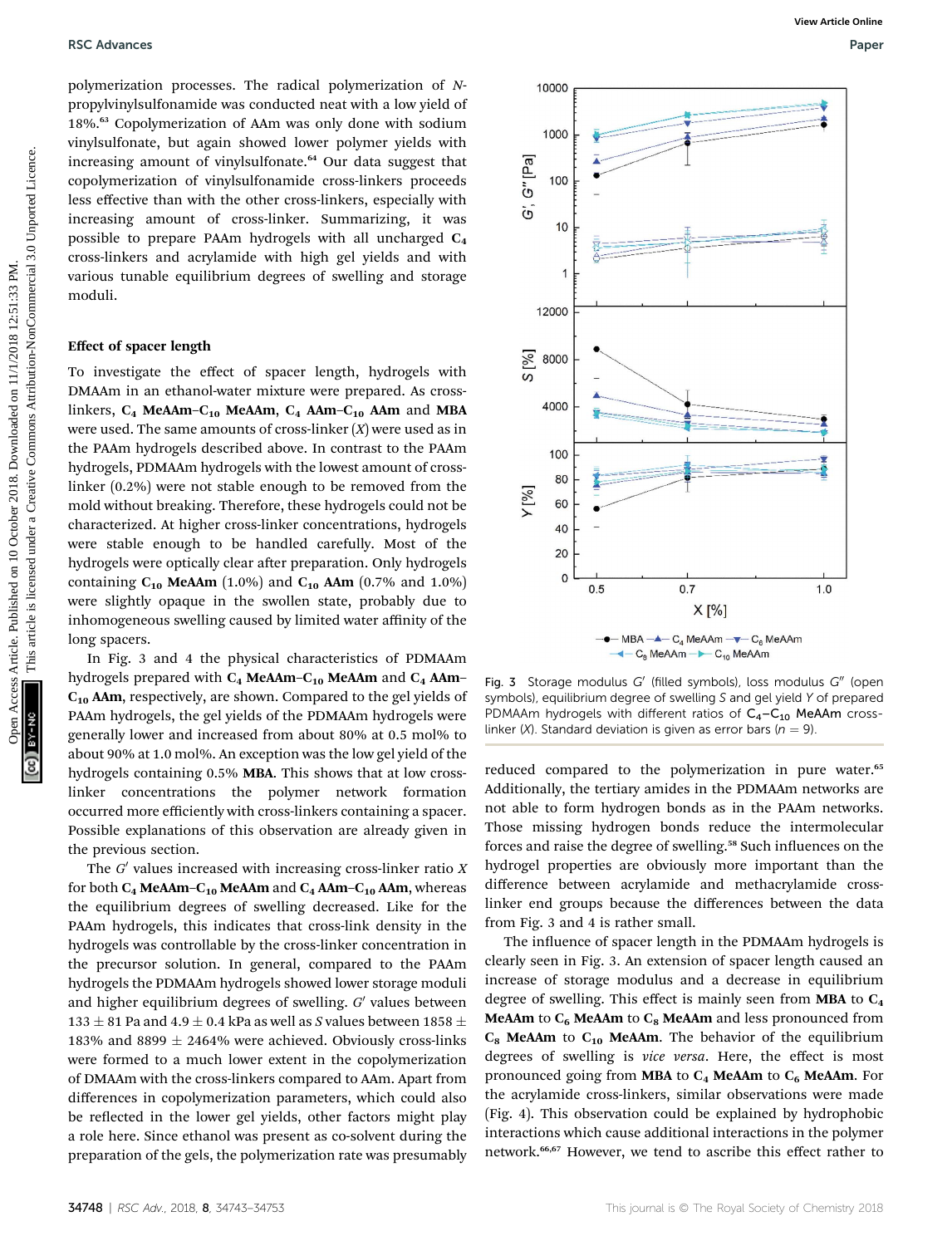

Fig. 4 Storage modulus  $G'$  (filled symbols), loss modulus  $G''$  (open symbols), equilibrium degree of swelling S and gel yield Y of prepared PDMAAm hydrogels with different ratios of  $C_4-C_{10}$  AAm cross-linker (X). Standard deviation is given as error bars ( $n = 9$ ).

differences during the copolymerization of cross-linkers with different spacer lengths with DMAAm as will be discussed in the following section.

An exception to the trends described above is the low gel yield of the  $C_{10}$  AAm 1.0% hydrogels (Fig. 3) which is also reflected in their high equilibrium degrees of swelling and their low storage moduli. In contrast to  $C_{10}$  MeAAm,  $C_{10}$  AAm was not soluble in the mixture of DMAAm, water and ethanol at room temperature. Therefore, the formulations were preheated to 40 °C to dissolve the cross-linker and transferred into a preheated mold. With 1.0% the gels were opaque right after the 2.5 h reaction time which is a sign of network inhomogeneity. The  $C_{10}$  spacer can therefore be regarded as the upper limit of reasonable spacer lengths in this context. Another peculiarity occurred with the  $C_8$  AAm cross-linker which yielded stable hydrogels only in a single experiment with all amounts of crosslinker  $(X \text{ in } \%)$ . Although the generated data matches into the dataset, in this case no reproducibility is given. Beside these two exceptions, hydrogel properties could be tuned over a wide range by the choice of the cross-linker spacer length.

#### Hydrogel network structure

On the molecular level, an increasing cross-linker concentration should result in a larger cross-link density, in smaller mesh sizes and smaller molecular weights between cross-links  $M_c$ . According to eqn (4) and (5) (Experimental part), concomitantly the stiffness should increase and the equilibrium degree of swelling should decrease. This was indeed observed for every individual cross-linker. Consequently, the trends in the swelling and stiffness data discussed above fit well with the expectations and generally allow tailoring of hydrogel properties. From the swelling and stiffness data, the  $M_c$  values for all hydrogels were calculated by using the Flory–Rehner theory for phantom networks<sup>68</sup> and the rubber elasticity theory, respectively (ESI†).69,70 In both cases, the hydrogels were assumed to behave like swollen phantom networks which is generally preferred to the affine network model for highly swollen systems.<sup>71,72</sup> The  $M_c$ calculated from the swelling data was in the range between 1.3 kg mol $^{-1}$  and 7.0 kg mol $^{-1}$  for PAAm hydrogels and 9.0 kg  $mol^{-1}$  and 93 kg mol<sup>-1</sup> for PDMAAm hydrogels, which is generally in a similar range as reported before.<sup>33,73</sup> The  $M_c$  values from  $G'$  were generally greater than the  $M_c$  values from the swelling. A similar observation was made recently by Ammar, who ascribed the differences to weighing errors occurring during the determination of the equilibrium degree of swelling.<sup>74</sup> On the other hand, Mahmudi pointed out that a small error for the Flory–Huggins interaction parameter  $\chi$  has a large effect on calculated  $M_c$  values.<sup>69</sup> Trends of  $M_c$  were generally the same as discussed above, showing the influence of the cross-linker end groups also on the molecular level.

However, in order to gain a more comprehensive understanding of the effects determining the hydrogel properties, the  $G'$  and swelling data in terms of the equilibrium polymer volume fraction  $\phi$  of all hydrogels were collected in one graph (Fig. 5).

It is evident that in the double logarithmic plot the data for PAAm hydrogels fall on a straight line with a slope of 2.66, similarly to the data of the PDMAAm hydrogels with a slope of 2.46. The values for the slopes fit well with theoretical models which predict G' to be proportional to  $\phi^{\frac{3v}{3v-1}}$  with v as the exponent of the excluded volume effect.<sup>75,76</sup> From the slopes, values for  $\nu$  of 0.53 for PAAm hydrogels and 0.56 for PDAAm hydrogel are obtained, which is in the range of a good solvent for the polymers in accordance with the Flory–Huggins interaction parameters (see Experimental section). Because the slopes from Fig. 5 are expected to decrease with increasing  $\nu$ together with a decrease of  $\chi$ , the slightly smaller slope of the PDMAAm hydrogels compared to the PAAm hydrogels reflects the smaller  $\chi$  values of the PDMAAm hydrogels. This correlation between theoretically expected trends and experimental values shows that all cross-linkers tested effectively form hydrogels of a similar composition independent of the spacer length and polymerizable group due to the low cross-linker amounts used. Differences in the  $G'$  and S data therefore can be explained by differences in copolymerization of the different cross-linkers with AAm and DMAAm, respectively, and probably not by the presence of a specific cross-link structure caused by the different cross-linkers.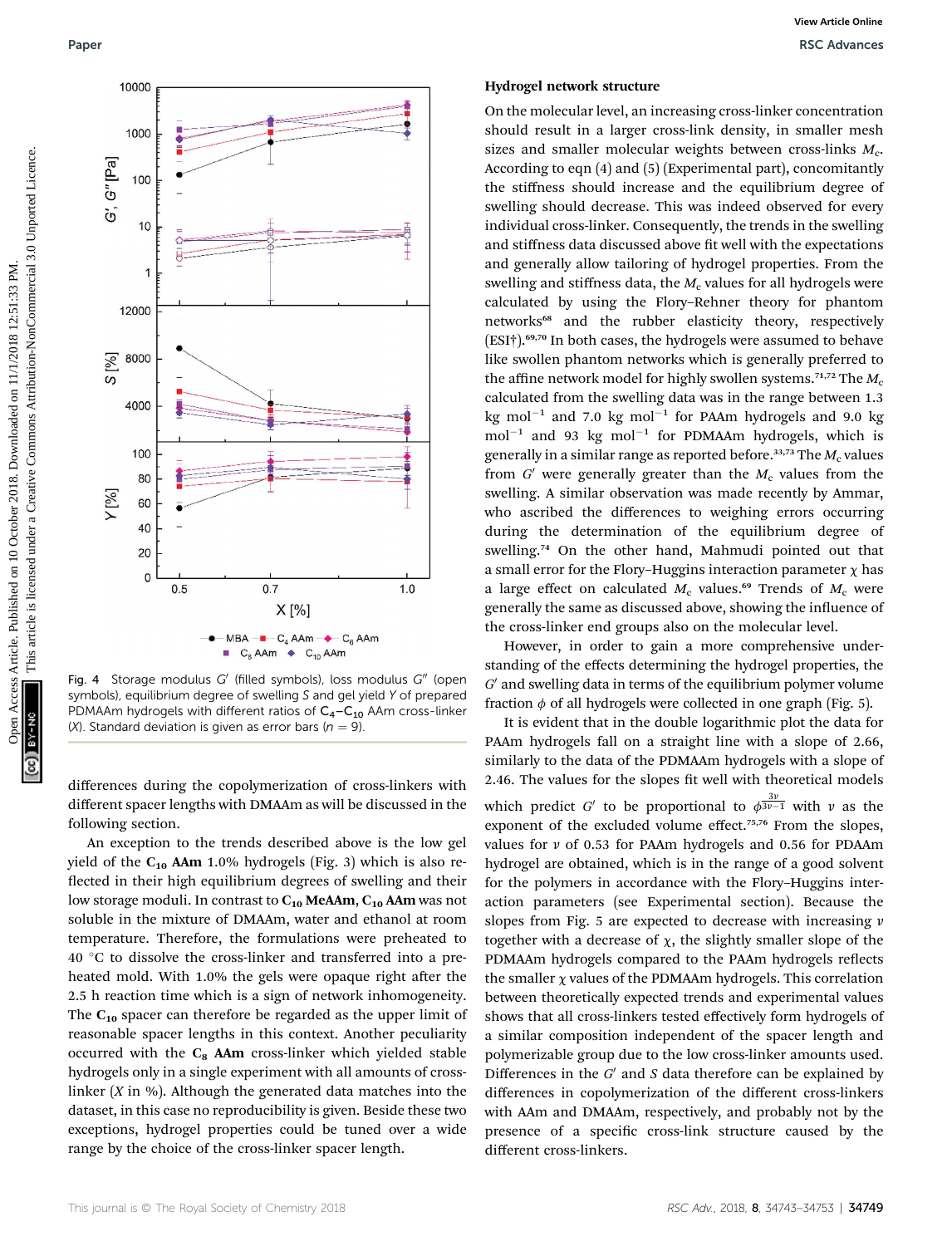

Fig. 5 Double logarithmic plot of all  $G'$  values collected in this study versus the corresponding equilibrium polymer volume fractions  $\phi$ . In this plot, the data can be fitted with a linear function (straight lines) with slopes indicated in the figure. The dashed line represent the prediction of G' with  $\phi$  according to eqn (6) with a Flory–Huggins interaction parameter of 0.494.

Comparing the absolute  $G'$  values with values predicted by eqn  $(6)$ , it is evident that the experimentally determined  $G'$  values were roughly one order of magnitude smaller than the theoretical values. This can most likely be explained with inhomogeneity and defects like loops in the polymer network structure caused by the network formation mechanism. This effect is well known for PAAm hydrogels cross-linked with MBA.<sup>57,77</sup> The solid lines depicted in Fig. 5 can be regarded as empirical models to predict hydrogel stiffness of PAAm and PDMAAm hydrogels with  $\phi$ , thus yielding for PAAm hydrogels:  $G' = 4034$  kPa  $\phi^{2.66}$  and for PDMAAm hydrogels:  $G' = 4297$  kPa  $\phi^{2.46}$ . Because all tested crosslinkers fall on the same line in Fig. 5, similar mechanisms of gel formation can be assumed for all hydrogels. Therefore, hydrogel properties are mainly determined by the polymer volume fraction  $\phi$  in the equilibrium swollen state, which is a result of the combination of monomer, cross-linker amount and cross-linker structure (spacer length, polymerizable group).

# **Conclusions**

Our results revealed that triazole-based cross-linkers with different polymerizable groups, i.e. acrylamide, methacrylamide, vinylsulfonamide and maleimide units, are suitable for chemical cross-linking of PAAm and PDMAAm hydrogels. Cross-linkers with acrylamide or methacrylamide end groups were mostly found to be non-cytotoxic. The cell viability depends on the terminal functional groups and increases with decreasing chain lengths and the presence of the cationic core. Acrylamides with  $C_8$  spacers show antibacterial but no cytotoxic activity, which might be potentially interesting for antibiotic development.

Copolymerization of different cross-linker end groups with the monomers cause changes in the equilibrium degrees of swelling and hydrogel stiffness. Also the spacer lengths of the cross-linkers have a significant influence on hydrogel

properties. The reason for these observations can be found in different copolymerization behaviour of the different crosslinkers with the monomers AAm and DMAAm. The crosslinkers thus influence the process leading to covalent crosslinks rather than the properties of a hydrogel with a given cross-link density, e.g. by the introduction of non-covalent interactions. Due to the low concentrations of cross-linker necessary for hydrogel formation, non-covalent interactions in the hydrogels are still dominated by the monomer used for network formation. Thus, by measuring the equilibrium degree of swelling, mechanical properties can be predicted using an empirical relationship independent of the cross-linker used.

However, because hydrogel properties are controlled both by covalent and non-covalent interactions, using cross-linkers with different polymerizable groups offers another possibility to finetune covalent cross-link density and with this the hydrogel physical properties apart from the usual approaches based on changes in the monomer and cross-linker content and ratio. This might be useful especially in cases where certain hydrogel properties are needed, but for example solubility issues do not allow using the necessary concentrations of a monomer and a standard cross-linker.

## Experimental

### Hydrogel preparation and characterization

Materials. Acrylamide (AAm), N,N-dimethylacrylamide (DMAAm), N,N'-methylenebisacrylamide (MBA), ammonium persulfate (APS) and  $N, N, N', N'$ -tetramethylethylenediamine (TEMED) were purchased by Sigma-Aldrich. Ethanol (undenaturated, HPLC grade) was purchased by VWR. Ultrapure water was taken from a TKA X-CAD system. DMAAm was distilled in vacuo to remove inhibitor. All other chemicals were used as received.

Preparation. Hydrogels were prepared by aqueous freeradical copolymerization. The composition of each hydrogel was determined by the amounts of reagents present in the hydrogel precursor solution. All precursor solutions were prepared with a 15% (w/w) mass fraction of polymerizable compounds including monomer and cross-linker. As mole fractions of cross-linker  $(X)$  0.2%, 0.5%, 0.7% and 1.0% in the total monomeric content were chosen and fixed mole fractions of 0.06% APS and 0.03% TEMED relative to the total monomeric content were used. For AAm based hydrogel formulations ultrapure water was used as solvent. For DMAAm based hydrogel formulations ethanol was added to obtain formulations with 15% monomeric content, 40% ethanol and 45% water (w/w).

For adding APS and TEMED to the precursor solution 5% (w/ w) aqueous stock solutions of both were freshly prepared.

To illustrate the synthetic procedure, a short example of the preparation of a DMAAm hydrogel with  $C_4$  AAm as cross-linker  $(X = 0.2\%)$  is given. For 1 g precursor solution 149 mg DMAAm and 1 mg  $C_4$  AAm were dissolved in ethanol. Water, APS and then TEMED stock solution were added to yield  $1$  g in sum. After TEMED was added the solution was vortexed for 5 seconds and then transferred into aluminium molds of 15 mm in diameter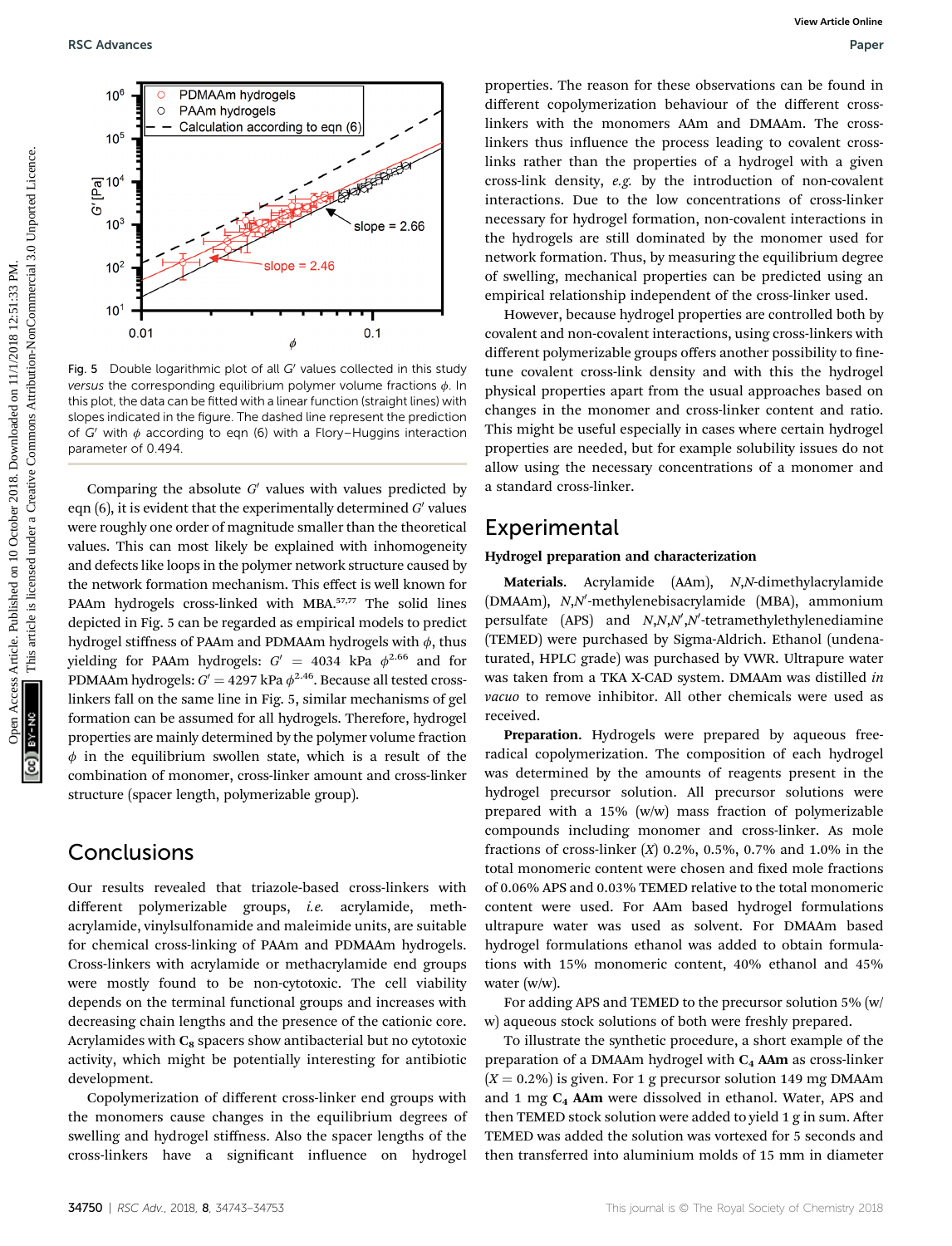and 1 mm in depth. The filled molds were covered with a glass slide and inserted into a Petri dish filled with wet tissues to guarantee a water saturated atmosphere during the curing of the solution at 40  $\degree$ C for 2.5 hours in an oven. Subsequently the formed hydrogel discs were weighed and washed with water.

With every  $X$  of cross-linker 1 g of hydrogel precursor solution was prepared which yielded in three gels. This was repeated two times to attain triplicates.

Equilibrium degree of swelling  $S$  and gel yield  $Y$ . The hydrogels were swollen to equilibrium in an excess of water. Reaching equilibrium was monitored by mass measurement of the swollen hydrogels. Equilibrium was attained after three days to give a constant mass  $m<sub>s</sub>$  of the swollen gel. Equilibrated discs were then dried at 40  $\degree$ C at 50 mbar in a vacuum oven for 5 days to obtain the dry mass  $m_d$  of a gel. The gravimetric equilibrium degree of swelling was then calculated by

$$
S = \frac{m_s - m_d}{m_d} \times 100\% \tag{1}
$$

For gel yield the hydrogel mass  $m_0$  directly after curing was multiplied by the total mass concetration of monomers (0.15) to calculate the theoretical dry mass  $m_t$  of the gel. The gel yield  $(Y)$ is the ratio between experimentally determined and theoretical dry mass of the gel.

$$
Y = \frac{m_d}{m_0 \times 0.15} \times 100\% = \frac{m_d}{m_t} \times 100\% \tag{2}
$$

The equilibrium polymer volume fraction  $\phi$  in the hydrogels was calculated, assuming additivity of volumes, by

$$
\phi = \frac{V_{\text{dry}}}{V_{\text{swollen}}} = \frac{\frac{m_{\text{d}}}{\rho_{\text{Polymer}}}}{\frac{(m_{\text{s}} - m_{\text{d}})}{\rho_{\text{H2O}}} + \frac{m_{\text{d}}}{\rho_{\text{Polymer}}}}
$$
(3)

with  $\rho_{\rm{Polymer}}$  as the density of PAAm  $(1.302 \text{ g } \text{mL}^{-1})^{33}$  and PDMAAm  $(1.21~{\rm g}~{\rm mL}^{-1})^{29}$  respectively, and  $\rho_{\rm H2O}$  as the density of water which was assumed to be 1.0  $g \text{ mL}^{-1}$ . The polymer volume fraction  $\phi_0$  directly after preparation was calculated similarly with  $m_t$  instead of  $m_d$  and  $m_0$  instead of  $m_s$ .

Molecular weight between cross-links. For the estimation of the molecular weights between cross-links  $M_c$ , both  $G'$  and  $\phi$ were used. From  $\phi$ ,  $M_c$  was calculated by the Flory–Rehner equation derived for phantom networks:<sup>78</sup>

$$
M_{\rm c} = -\frac{M_1 \times \rho_{\rm Polymer} \left(1 - \frac{2}{f}\right) \phi_0^{\frac{2}{3}} \times \phi^{\frac{1}{3}}}{\rho_{\rm H2O} \left[\ln(1 - \phi) + \phi + \chi \phi^2\right]}
$$
(4)

here,  $\chi$  is the Flory–Huggins interaction parameter (0.494 for PAAm<sup>33</sup> and between 0.475 and 0.492 for PDMAAm calculated according to Gundogan<sup>29</sup>),  $M_1$  is the molecular weight of water  $(18.01 \text{ g mol}^{-1})$ , and f gives the functionality of cross-links (4).

From rubber elasticity theory,  $M_c$  can be calculated for phantom networks according to:<sup>69</sup>

$$
M_{\rm c} = \left(1 - \frac{2}{f}\right) RT \frac{\rho_{\rm Polymer}}{G'} \phi_0^{\frac{2}{3}} \phi^{\frac{1}{3}} \tag{5}
$$

here,  $R$  is the universal gas constant and  $T$  is the absolute temperature (298 K).

Combining eqn  $(4)$  and  $(5)$  yields a relationship between  $G'$ and  $\phi$ :

$$
G' = -RT \frac{\rho_{\text{H2O}}}{M_1} \left( \ln(1 - \phi) + \phi + \chi \phi^2 \right) \tag{6}
$$

**Rheological measurements.** The storage  $(G')$  and loss  $(G'')$ modulus of in equilibrium swollen hydrogels were measured by oscillatory rheology using a parallel plate geometry with a diameter of 8 mm from a Physica MCR 301 rheometer (Anton Paar). Amplitude sweeps (frequency 1 Hz, amplitudes between 0.01% and 10%) and frequency sweeps (amplitude 1%, frequencies between 0.1 Hz and 100 Hz) for the swollen hydrogels were carried out with a normal force of 0.16 N at a temperature of 25 °C. Data for  $G'$  were extracted at 1% amplitude and 1 Hz from the amplitude sweep. Paper<br>
and 1 nm in depth. The dimension for the control on the internation control on 10 October 2018. The control of the solution of the solution of the solution of the solution of the solution of the solution-of the sol

# Conflicts of interest

There are no conflicts to declare.

# Acknowledgements

Generous financial support by the Baden-Württemberg Stiftung (BiogelPlus, BioMatS11), the Ministerium für Wissenschaft, Forschung und Kunst des Landes Baden-Württemberg and the Fonds der Chemischen Industrie (fellowship for N. S.) is gratefully acknowledged. The biological assays significantly benefitted from the excellent technical assistance of Isabell Ramming, Brigitte Pawletta, Heike Overwin and Susanne Daenicke (COPS, HZI).

# Notes and references

- 1 M. I. Tokareva, M. N. Ivantsova and M. A. Mironov, Chem. Heterocycl. Compd., 2017, 53, 21–35.
- 2 L. Anastasia, P. Rota, M. Anastasia and P. Allevi, Org. Biomol. Chem., 2013, 11, 5747–5771.
- 3 D. Miranda-Nieves and E. L. Chaikof, ACS Biomater. Sci. Eng., 2017, 3, 694–711.
- 4 Y. Navon and R. Bitton, Isr. J. Chem., 2016, 56, 581–589.
- 5 J. C. Rodríguez-Cabello, F. J. Arias, M. A. Rodrigo and A. Girotti, Adv. Drug Delivery Rev., 2016, 97, 85–100.
- 6 M. Kamalov, H. Kaur and M. A. Brimble, Chem.–Eur. J., 2016, 22, 3622–3631.
- 7 M. Kamalov, P. W. R. Harris, G. J. S. Cooper and M. A. Brimble, Chem. Commun., 2014, 50, 4944–4946.
- 8 V. Hagel, M. Mateescu, A. Southan, S. V. Wegner, I. Nuss, T. Haraszti, C. Kleinhans, C. Schuh, J. P. Spatz, P. J. Kluger, M. Bach, S. Tussetschläger, G. E. M. Tovar, S. Laschat and H. Boehm, Sci. Rep., 2013, 3, 2043.
- 9 M. Mateescu, I. Nuss, A. Southan, H. Messenger, S. V. Wegner, J. Kupka, M. Bach, G. E. M. Tovar, H. Boehm and S. Laschat, Synthesis, 2014, 46, 1243–1253.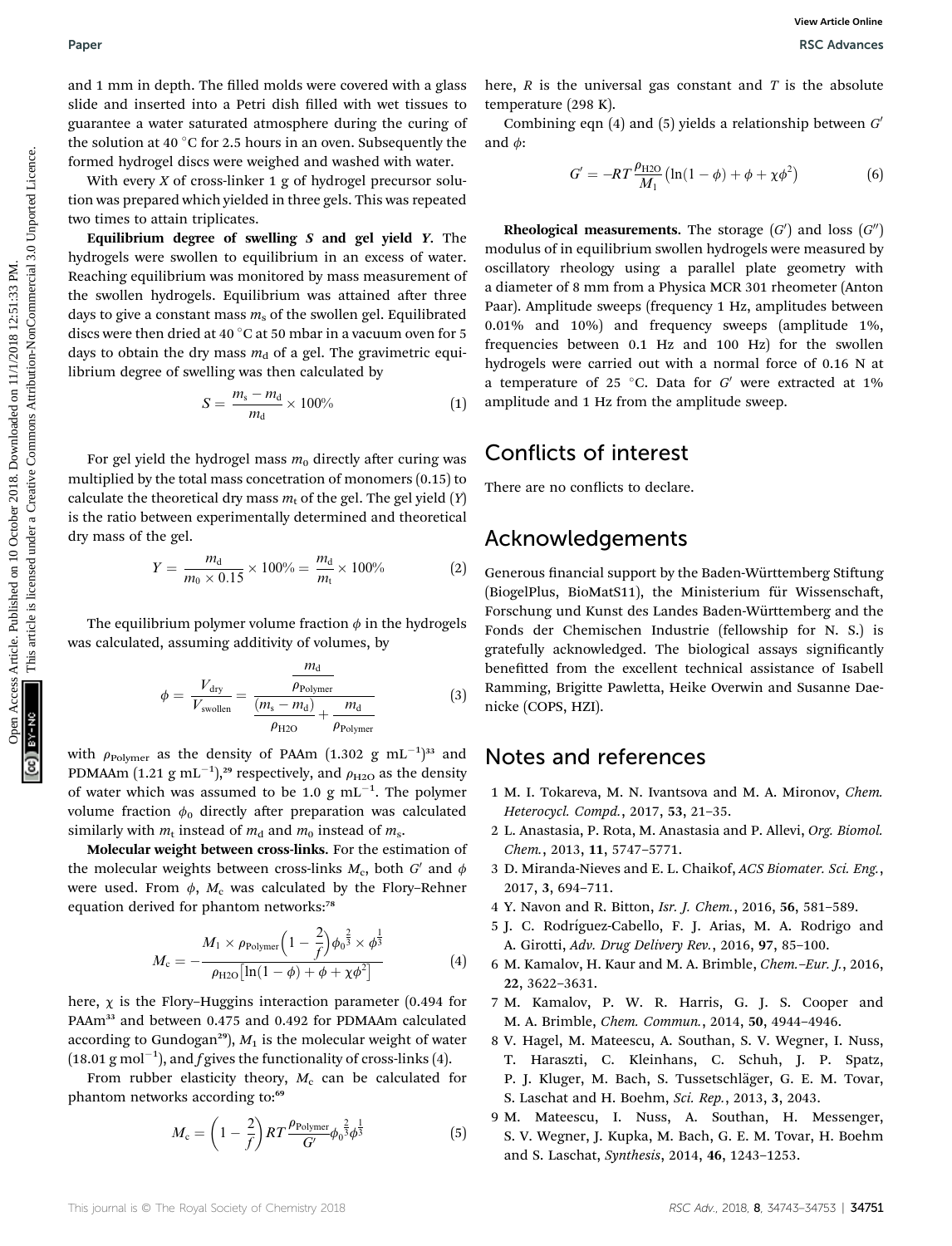- 10 A. Southan, M. Mateescu, V. Hagel, M. Bach, C. Schuh, C. Kleinhans, P. J. Kluger, S. Tussetschläger, I. Nuss, T. Haraszti, S. V. Wegner, J. P. Spatz, H. Boehm, S. Laschat and G. E. M. Tovar, Macromol. Chem. Phys., 2013, 214, 1865–1873. **BSC Advances**<br>
10 A Southam, N. Maccess Articles. Published on 10 October 2018. Downloaded on 11 I. Tran, Moreover 2018. The Commons Article of the Creative Commons Attached on 11/1. Downloaded on 11/1. Tran, Moreover 201
	- 11 M. Martini, P. Hegger, N. Schädel, B. Minsky, M. Kirchhof, S. Scholl, A. Southan, G. Tovar, H. Boehm and S. Laschat, Materials, 2016, 9, 810.
	- 12 P. S. Hegger, J. Kupka, B. B. Minsky, N. Schädel, N. Petri, S. Laschat and H. Boehm, ChemistrySelect, 2017, 2, 7701– 7705.
	- 13 M. Fried and D. M. Crothers, Nucleic Acids Res., 1981, 9, 6505–6525.
	- 14 H. Schägger and G. v. Jagow, Anal. Biochem., 1987, 166, 368-379.
	- 15 E. C. Muniz and G. Geuskens, Macromolecules, 2001, 34, 4480–4484.
	- 16 J. P. Gong, Y. Katsuyama, T. Kurokawa and Y. Osada, Adv. Mater., 2003, 15, 1155–1158.
	- 17 N. Dave, M. Y. Chan, P.-J. J. Huang, B. D. Smith and J. Liu, J. Am. Chem. Soc., 2010, 132, 12668–12673.
	- 18 M. Bassil, J. Davenas and M. EL Tahchi, Sens. Actuators, B, 2008, 134, 496–501.
	- 19 A. K. Denisin and B. L. Pruitt, ACS Appl. Mater. Interfaces, 2016, 8, 21893–21902.
	- 20 B. Trappmann, J. E. Gautrot, J. T. Connelly, D. G. T. Strange, Y. Li, M. L. Oyen, M. A. Cohen Stuart, H. Boehm, B. Li, V. Vogel, J. P. Spatz, F. M. Watt and W. T. S. Huck, Nat. Mater., 2012, 11, 642–649.
	- 21 S. Wu and R. A. Shanks, J. Appl. Polym. Sci., 2004, 93, 1493– 1499.
	- 22 G. Caria, V. Alzari, O. Monticelli, D. Nuvoli, J. M. Kenny and A. Mariani, J. Polym. Sci., Part A: Polym. Chem., 2009, 47, 1422–1428.
	- 23 M. P. Algi and O. Okay, Eur. Polym. J., 2014, 59, 113–121.
	- 24 K. Haraguchi, R. Farnworth, A. Ohbayashi and T. Takehisa, Macromolecules, 2003, 36, 5732–5741.
	- 25 R. Tamaki, K. Naka and Y. Chujo, Polym. J., 1998, 30, 60.
	- 26 J. Hao and R. A. Weiss, Macromolecules, 2011, 44, 9390–9398.
	- 27 N. Orakdogen and O. Okay, Polymer, 2006, 47, 561–568.
	- 28 J. P. Baker, H. W. Blanch and J. M. Prausnitz, Polymer, 1995, 36, 1061–1069.
	- 29 N. Gundogan, O. Okay and W. Oppermann, Macromol. Chem. Phys., 2004, 205, 814–823.
	- 30 J. Xie, X. Liu, J. Liang and Y. Luo, J. Appl. Polym. Sci., 2009, 112, 602–608.
	- 31 I. Iturralde, M. Paulis and J. R. Leiza, Eur. Polym. J., 2014, 53, 282–291.
	- 32 T. Sharma and G. Madras, Bull. Mater. Sci., 2016, 39, 613– 626.
	- 33 D. Saraydın, E. Karadağ, Y. Işıkver, N. Şahiner and O. Güven, J. Macromol. Sci., Pure Appl. Chem., 2004, 41, 419–431.
	- 34 S. Abdurrahmanoglu and O. Okay, J. Macromol. Sci., Pure Appl. Chem., 2008, 45, 769–775.
	- 35 P. Kasák, Z. Kroneková, I. Krupa and I. Lacík, Polymer, 2011, 52, 3011–3020.
- 36 C. Gorsche, C. Schnoell, T. Koch, N. Moszner and R. Liska, Macromolecules, 2018, 51, 660–669.
- 37 V. Bulmus, Y. Chan, Q. Nguyen and H. L. Tran, Macromol. Biosci., 2007, 7, 446–455.
- 38 N. Metz and P. Theato, Macromolecules, 2009, 42, 37–39.
- 39 M. Kim and H. Chung, Polym. Chem., 2017, 8, 6300–6308.
- 40 N. Zhou, Z. Cao and B. Xu, Chem.–Eur. J., 2017, 23, 15844– 15851.
- 41 D. P. Nair, M. Podg´orski, S. Chatani, T. Gong, W. Xi, C. R. Fenoli and C. N. Bowman, Chem. Mater., 2013, 26, 724–744.
- 42 Y. V. Bune, A. I. Barabanova, Y. S. Bogachev and V. F. Gromov, Eur. Polym. J., 1997, 33, 1313–1323.
- 43 V. F. Kurenkov and V. A. Myagchenkov, Eur. Polym. J., 1980, 16, 1229–1239.
- 44 A. F. Tominey, J. Liese, S. Wei, K. Kowski, T. Schrader and A. Kraft, Beilstein J. Org. Chem., 2010, 6, 66.
- 45 G. Martinez, J. Arumugam, H. K. Jacobs and A. S. Gopalan, Tetrahedron Lett., 2013, 54, 630–634.
- 46 K. Pati, Z. Cui, D. Adlam, J. Hoyland, A. J. Freemont and B. R. Saunders, Biomacromolecules, 2016, 17, 2448–2458.
- 47 T. F. Xi, C. X. Fan, X. M. Feng, Z. Y. Wan, C. R. Wang and L. L. Chou, J. Biomed. Mater. Res., 2006, 78A, 283–290.
- 48 S. N. Rampersad, Sensors, 2012, 12, 12347.
- 49 M. V. Lancaster and R. D. Fields, US Pat. US5501959A, 1996.
- 50 A. Watzke, M. Gutierrez-Rodriguez, M. Köhn, R. Wacker, H. Schroeder, R. Breinbauer, J. Kuhlmann, K. Alexandrov, C. M. Niemeyer, R. S. Goody and H. Waldmann, Bioorg. Med. Chem., 2006, 14, 6288–6306.
- 51 K. S. Anseth, C. N. Bowman and L. Brannon-Peppas, Biomaterials, 1996, 17, 1647–1657.
- 52 T. Canal and N. A. Peppas, J. Biomed. Mater. Res., 1989, 23, 1183–1193.
- 53 W. Saenger, Naturwissenschaften, 1984, 71, 31-36.
- 54 P. C. Moews and R. H. Petrucci, J. Chem. Educ., 1964, 41, 549.
- 55 T. Ikeda-Fukazawa, N. Ikeda, M. Tabata, M. Hattori, M. Aizawa, S. Yunoki and Y. Sekine, J. Polym. Sci., Part B: Polym. Phys., 2013, 51, 1017–1027.
- 56 N. Orakdogen and O. Okay, Eur. Polym. J., 2006, 42, 955–960.
- 57 H. J. Naghash and O. Okay, J. Appl. Polym. Sci., 1996, 60, 971– 979.
- 58 Y. Zhang, Y. Li and W. Liu, Adv. Funct. Mater., 2015, 25, 471– 480.
- 59 G. Majer and A. Southan, J. Chem. Phys., 2017, 146, 225101.
- 60 S. Abdurrahmanoglu and O. Okay, Macromolecules, 2008, 41, 7759–7761.
- 61 M. B. Hocking, D. T. Syme, D. E. Axelson and K. H. Michaelian, J. Polym. Sci., Part A: Polym. Chem., 1990, 28, 2949–2968.
- 62 K. Dušek, L. Matějka, P. Špaček and H. Winter, Polymer, 1996, 37, 2233–2242.
- 63 T. Fukuhara, Y. Shibasaki, S. Ando, S. Kishimura, M. Endo, M. Sasago and M. Ueda, Macromolecules, 2005, 38, 3041– 3043.
- 64 J. Cao, Y. Tan, Y. Che and Q. Ma, J. Polym. Res., 2011, 18, 171– 178.